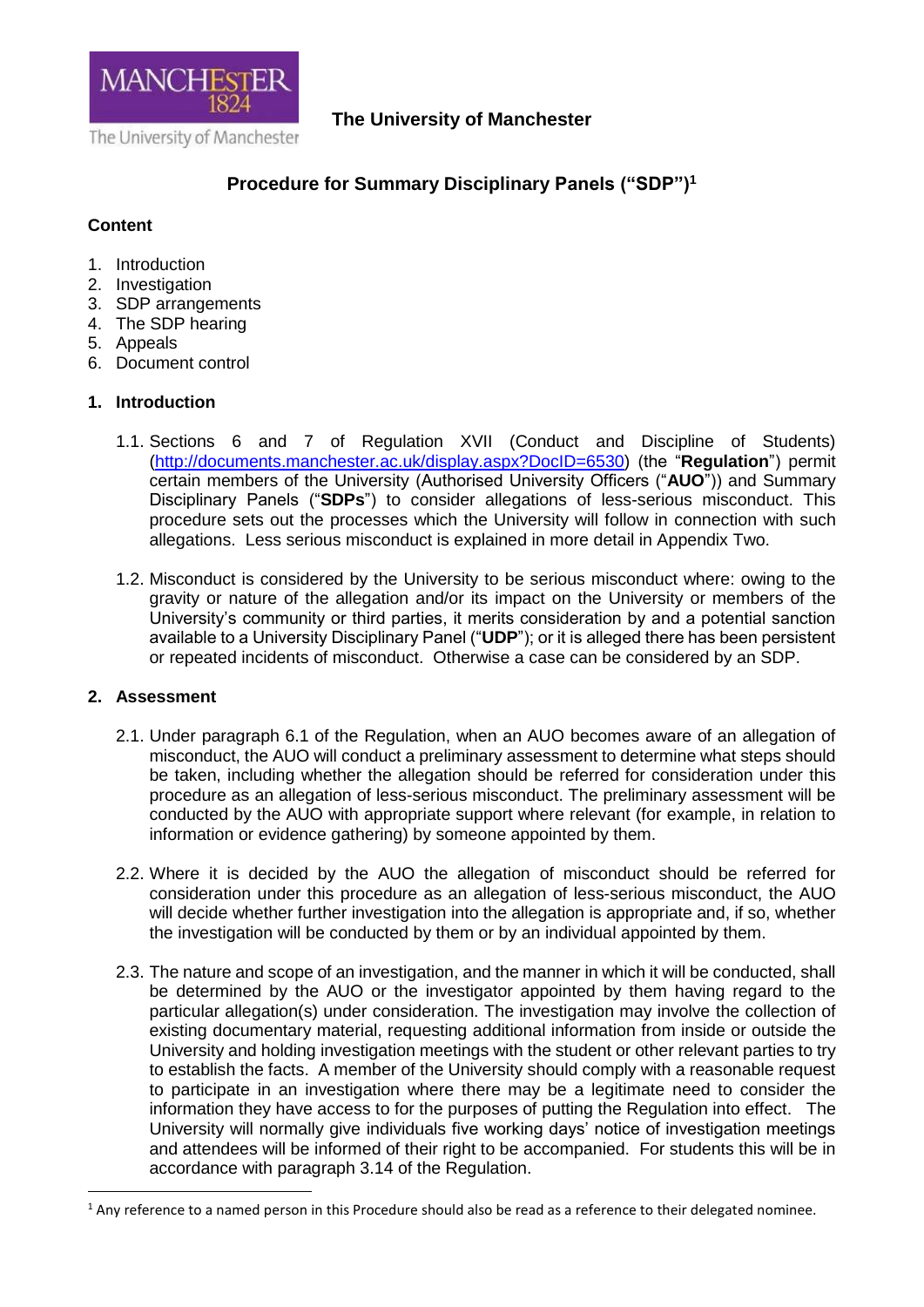2.4. Upon completion of the investigation, the AUO will determine whether:

- no further formal action should be taken under this procedure or the Regulation;
- the issues should be referred for consideration under an alternative University student regulation, policy or procedure;
- some form of informal resolution (such as, attendance at an informal meeting or mediation, highlighting behavioural expectations, student offering an undertaking for future good conduct etc.) is appropriate; or
- in light of the findings, the allegation(s) should be referred for consideration by a SDP (see section 3 below).
- 2.5 In some instances, action may be taken under the Regulation in connection with an investigation which has been conducted under another University regulation or procedure (for example, the Student Complaints Procedure). In those circumstances, the AUO need not re-investigate such matters, but should ensure they have obtained the necessary information to enable them to proceed with the disciplinary process.

2.6 Investigations under this procedure should normally take no longer than 20 working days.

#### **3. SDP arrangements**

- 3.1. Where it is decided by the AUO the allegation(s) of less-serious misconduct should be referred for further consideration by an SDP, an SDP will normally be arranged within 20 working days of the referral being made and convene within 30 working days. Pending an SDP being convened, a student can be informed that a case of suspected misconduct is being referred to the SDP. An SDP will normally consist of the following:
	- A Chair. For academic or research malpractice allegations, the Chair should be an academic (Senior Lecturer or equivalent), as an academic judgement may be required to determine allegations of this nature. For general misconduct allegations, the Chair may be a member of the Professional Services.
	- Another member of staff. For academic or research malpractice allegations, it is good practice for the second member of staff to also be an academic. For general misconduct allegations, the member of staff may be from the Professional Services.
- 3.2. The SDP shall normally consist of the above two members but the University may appoint additional members where necessary. In cases of academic malpractice heard at Facultylevel, or second offences heard by the Student Services Centre, it is recommended that the panel includes a third member as the consequences of penalties on a student's studies might be more severe. The SDP may have additional staff supporting the administration and process of the meeting, such as a Secretary and/or note-taker.
- 3.3. A student will be sent an invitation to an SDP hearing at least five working days before the date of the hearing. The invitation will include:
	- 3.3.1. details of the alleged breach(s) of misconduct;
	- 3.3.2. details of the time, date and place of the hearing;
	- 3.3.3. details of their right to be accompanied to the hearing;
	- 3.3.4. details of their right to call witnesses, to question those or other witnesses and to submit documentary evidence and/or a statement for consideration;
	- 3.3.5. copies of, or access to, the documentation which may be referred to during the hearing; and
	- 3.3.6. a copy of, or access to, this procedure.
- 3.4. The default mode of the hearing will be on-line via video-conference. However, the responding student may request a face to face hearing. The Chair will grant this request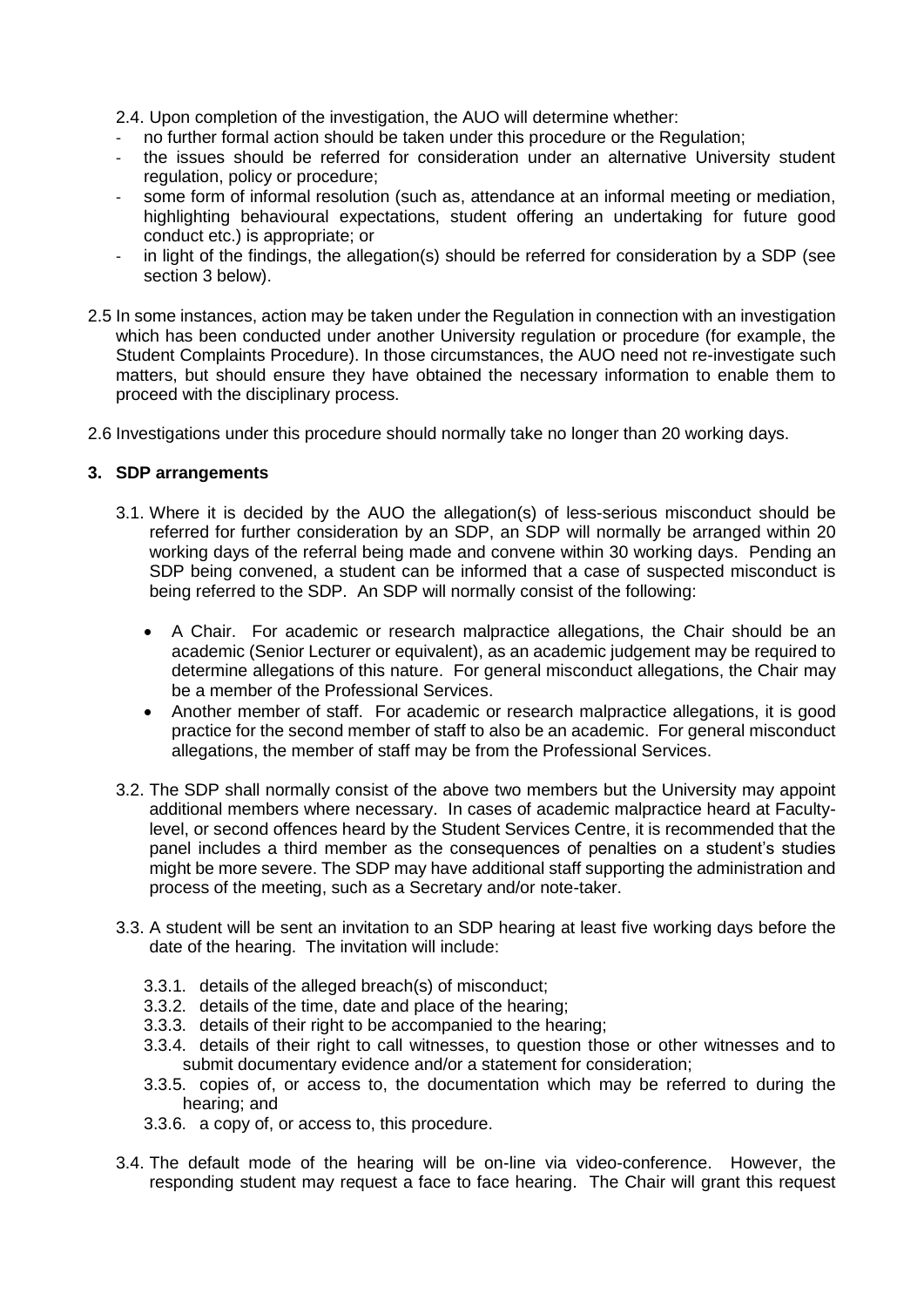providing there are no general restrictions on on-site attendance in force, and is likely to be on the basis of such factors as:

- 3.4.1. The student has support/health needs which would be helped by a face to face hearing
- 3.4.2. The student has IT issues which mean that a remote hearing would be difficult or impossible to achieve
- 3.4.3. The student wishes to engage with the Panel/witnesses face to face
- 3.5. Attendance at a scheduled hearing is compulsory. If a student does not engage with the disciplinary process, or fails to attend, or participate in, the hearing without good reason, the hearing may go ahead in the student's absence on the basis of the information available. In instances where a student is unable to attend in person for good reason (such as not being resident in the UK), the SDP and/or Secretary will attempt to offer alternative means of participation in the hearing, such as by video or teleconference.
- 3.6. The invitation letter will normally ask students whether they are registered with the Disability Advisory and Support Service ("**DASS**"), and if so, whether they wish to request any reasonable adjustments to the disciplinary process. Any such requests will be considered by the SDP Chair and/or Secretary, in consultation with the DASS as required.
- 3.7. As per paragraph 3.14 of the Regulation, a student may attend the hearing with a person to accompany them for support ("**Supporter**"). The student must inform the Secretary of their proposed Supporter at least two working days before the date of the hearing. The SDP will want to hear from a student in their own words and so the Supporter role does not normally extend to having a right to make statements or ask or answer questions. As SDP hearings relate to less-serious misconduct a Supporter from outside the University will not normally be permitted. Any persons acting in the role of Supporter must respect and adhere to the University's internal disciplinary process.
- 3.8. A student will be offered the opportunity to submit a written response to the allegation. A student should submit with this statement any supporting evidence they consider substantiates their statement. For a statement to be considered by the SDP, it should be sent to the SDP at least two working days before the hearing. Submissions after that date will only be accepted at the discretion of the SDP.
- 3.9. Any reasonable objection to the membership of any person or persons comprising the SDP must be made in writing to the SDP at least two working days before the hearing. If the Chair of the SDP considers a valid objection has been made they can agree to the appointment of an alternative member or members to the SDP. This may lead to the possibility of the SDP hearing being deferred to a later date.
- 3.10. The SDP shall have power to require the attendance of a member of the University if it has reason to believe such member of the University is able to assist in its inquiry and is either best placed to present an allegation (a "**Case Presenter**") or otherwise provide input to the hearing as a witness. It shall be the duty of the Case Presenter and/or witness to attend and give evidence accordingly. The SDP Chair may accept a Case Presenter's or witness' written statement in evidence where the student agrees they need not attend, or where the SDP Chair accepts it is impractical for them to attend, or where in the opinion of the SDP Chair it is not appropriate or necessary for them to attend.
- 3.11. A student subject to a hearing may also call witnesses and question witnesses upon whose evidence the case against them is based, but as per paragraph 3.10, it shall be at the SDP Chair's discretion as to whether a witness is required for the SDP to conduct its business. A request from a student to call witnesses should be submitted to the SDP at least three working days before the date of the hearing. Any witnesses requested by the student, and accepted by the SDP/UDP Chair, may be provided with only the necessary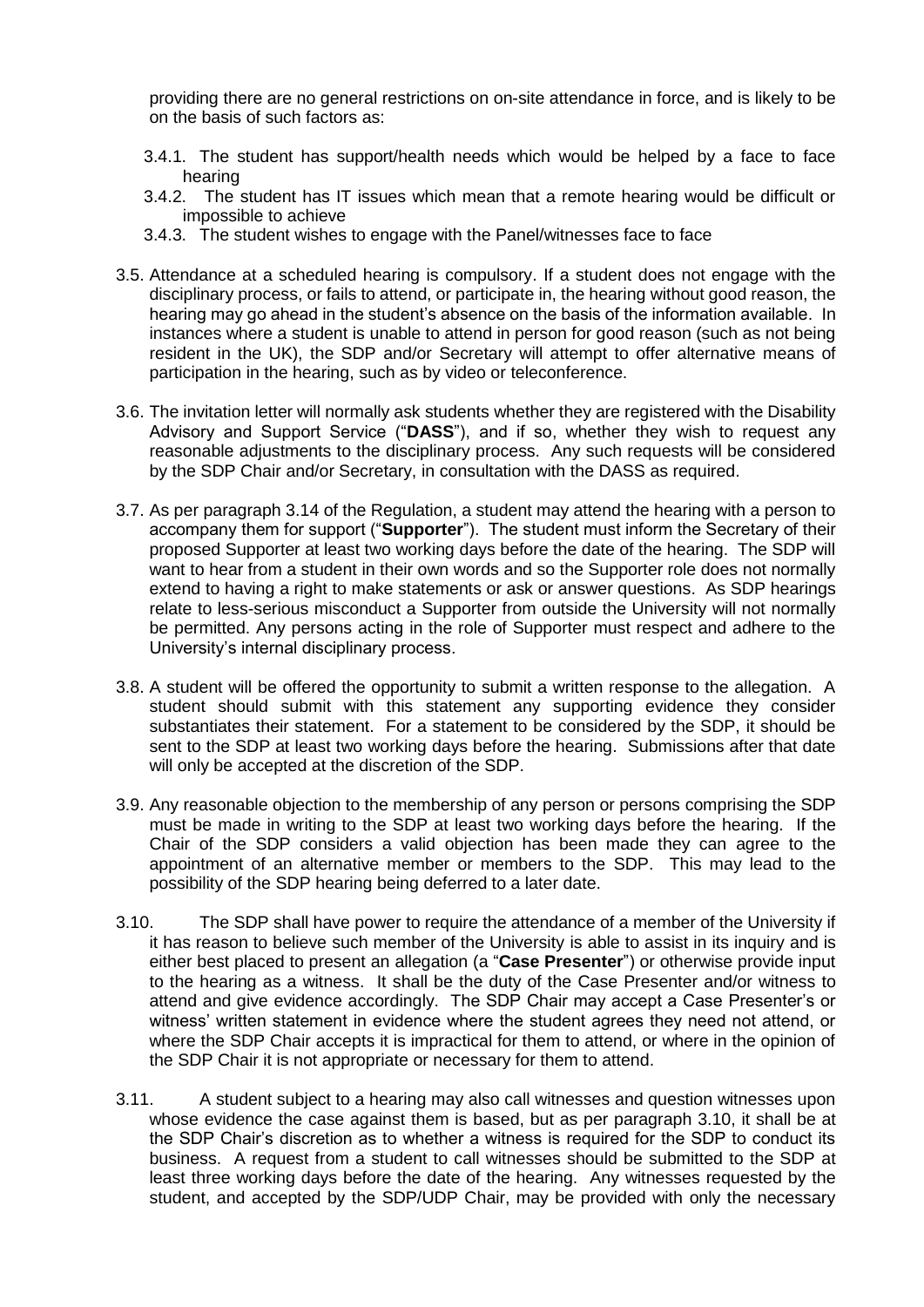case details and/or materials, in order that they can effectively contribute to the hearing. It is recognised that it will not usually be appropriate to share the full case materials, nor share sensitive information. It will be at the Chair's discretion (based on their knowledge of the case material and the reason(s) the witness(es) are being called) to determine what information should be shared with witnesses. Witnesses should be instructed to maintain strict confidentiality.

- 3.12. If there is a valid reason why a witness may not feel comfortable in the presence of the student, then alternative arrangements will be considered to enable them to participate in the hearing (e.g. by video- or tele-conference or with a physical divide in the room). As per paragraph 3.10, a written statement may be accepted in the absence of a witness.
- 3.13. Before a hearing, a student should not approach the SDP members (unless they are coordinating the arrangements for the hearing), Case Presenter or the University's witnesses who have been identified as taking part in the hearing.
- 3.14. The SDP Chair has the power to adjourn the hearing to a future date, where they consider it is impractical for the hearing to go ahead as scheduled.

### **4. The SDP hearing**

1

- 4.1. The SDP shall conduct the hearing in accordance with the Regulation. Findings shall be made on the balance of probabilities (this means an SDP will be satisfied an event occurred if the SDP considers, on the evidence available, that occurrence of the event was more likely than not to have taken place) and decisions will be made on a majority basis. If voting is evenly split, the Chair shall have the casting vote.
- 4.2. Where, in accordance with paragraph 3.6 of the Regulation, the hearing is convened to consider allegations of misconduct against more than one student, appropriate adjustments to the procedure will be made. The SDP will, insofar as practicable, aim to hear such the cases concurrently but may allow for the students concerned to raise sensitive matters (e.g. mitigation) in private.
- 4.3. The SDP hearing will proceed in the same manner whether remote or face to face, bar necessary adaptations relative to the mode of hearing. E.g. with remote hearings, the use of Breakout Rooms for respondent, case presenter, and supporter rather than separate physical locations used in a face to face hearing
- 4.4. On the day of the hearing, the SDP will first meet in private to discuss any preliminary matters pertaining to the case. This will normally relate to matters of procedure and not to determine the facts of a case.
- 4.5. At the commencement of the hearing, the student, any Supporter and Case Presenter will be invited to meet the SDP and an introduction to the hearing will be made by the Chair. The case will then normally proceed based on the steps summarised below. The process may be varied by the SDP if considered necessary to take account of the uniqueness or practicalities of the case or reasonable adjustments.
	- 4.5.1. If a Case Presenter is in attendance, the allegation will first be outlined by them followed by an opportunity by both the SDP and the student to ask questions<sup>2</sup>. If a Case Presenter is not in attendance, the SDP Chair will draw attention to the information that forms the allegation against the student.

<sup>&</sup>lt;sup>2</sup> Where there might be sensitivities to a student, Case Presenter or witness directly questioning the other parties, then questions can be put through the Chair.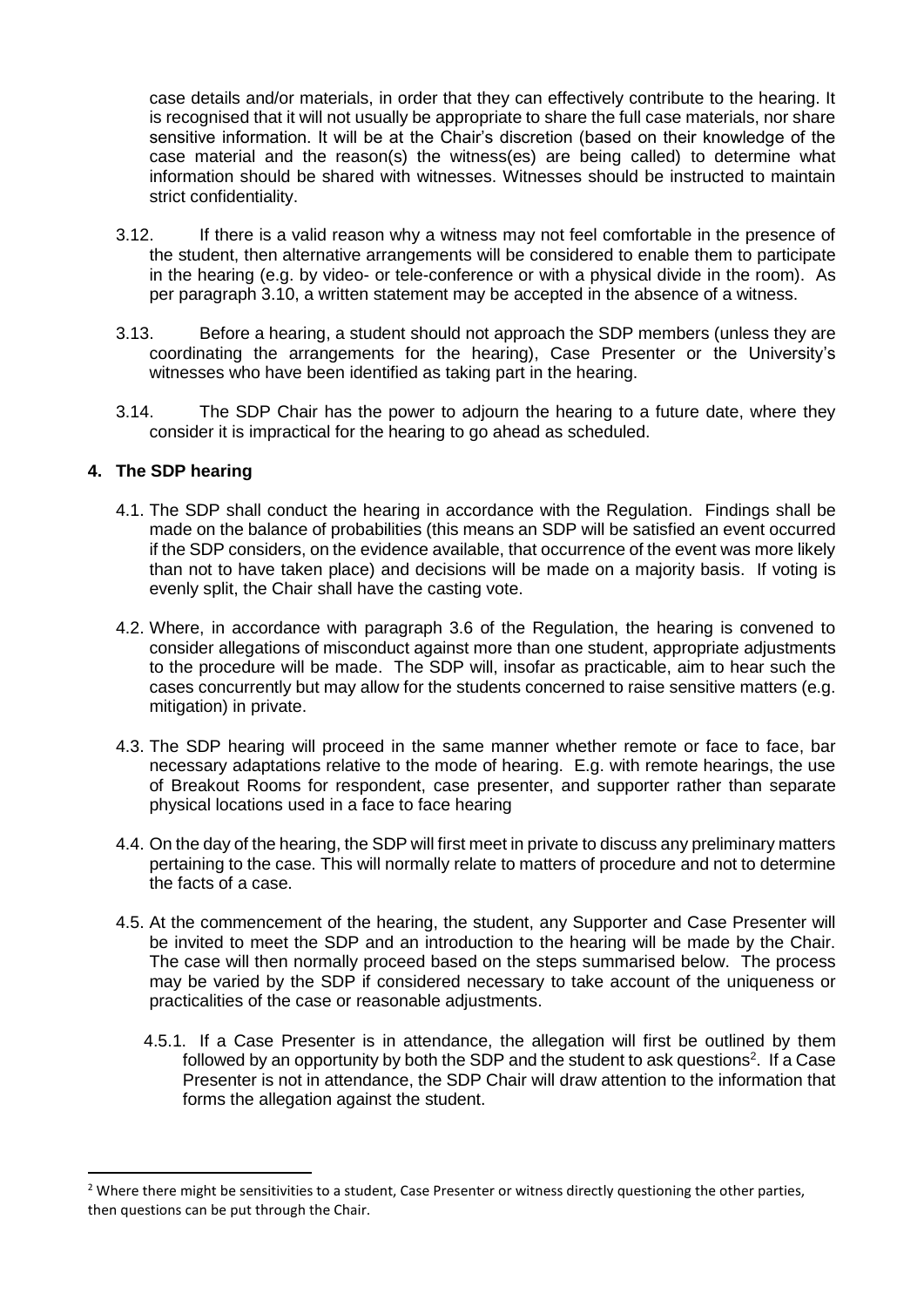- 4.5.2. The student is able to present their response to the allegation, after which the SDP and any Case Presenter may ask questions of the student.
- 4.5.3. If a witness has been invited to attend they will usually be brought into the hearing after steps 4.4.1 and 4.4.2 above to make a statement and to be asked questions. The witness will then be asked to leave the room but may be required to wait until the end of the hearing in case further clarification from them is needed.
- 4.5.4. The student will have an opportunity to present mitigation, make any final comments and to confirm whether they accept that a breach of the Regulation has occurred. If necessary, the SDP may discuss in private whether a breach of the Regulation has occurred before determining a penalty.
- 4.5.5. A penalty (see Appendix One) will normally be applied when there has been a finding that the Regulation has been breached. In determining a penalty the SDP will note any known previous offences, mitigation from around the time that the breach occurred and any potential consequences that particular penalties may have on the student's progression.
- 4.5.6. Discussions as to an appropriate penalty to apply are conducted in private. There will normally be an announcement of the outcome to the student and Case Presenter at the end of the hearing.
- 4.5.7. The SDP may adjourn a hearing to another date if additional time is necessary to enable the SDP to reach a conclusion on the case. If the SDP considers it has collected all of the essential oral comments, it may only be necessary for the SDP to reconvene in private (including by electronic means).
- 4.5.8. If during the hearing the SDP determine that the case is serious and may warrant a higher penalty than those it has available, then the SDP may consider referring the case to the University Disciplinary Panel. In such circumstances the SDP should not apply a penalty.
- 4.6. Following the hearing, a written record of the hearing shall be made. A letter that confirms the decision, and reasons for it, shall be sent to the student normally within ten working days of the SDP reaching its final decision. A copy of the letter will be circulated in keeping with the confidentiality provisions of paragraph 3.10 of the Regulation.
- 4.7. If the disciplinary action arose following a formal complaint by another person who has a substantial involvement in the case, the SDP may inform the reporting person of the overall finding against the student but they should not be provided with any sensitive information pertaining to the student.

### **5. Appeals**

- 5.1. Following a finding of less-serious misconduct, the student shall have a right of appeal (against both the finding and any penalty imposed as a consequence) on one or more of the following grounds:
	- 5.1.1. procedural irregularity in the operation of the disciplinary process of such a nature as to cause reasonable doubt as to whether the decision of the SDP might have been different had the irregularity not occurred;
	- 5.1.2. availability of new evidence which could not reasonably have been expected to be presented at an earlier stage;
	- 5.1.3. the disproportionate nature of the penalty.
- 5.2. Appeals must detail the grounds on which the appeal is being made and must be submitted in writing by the student concerned to the Head of Student and Academic Services ("**HSAS**")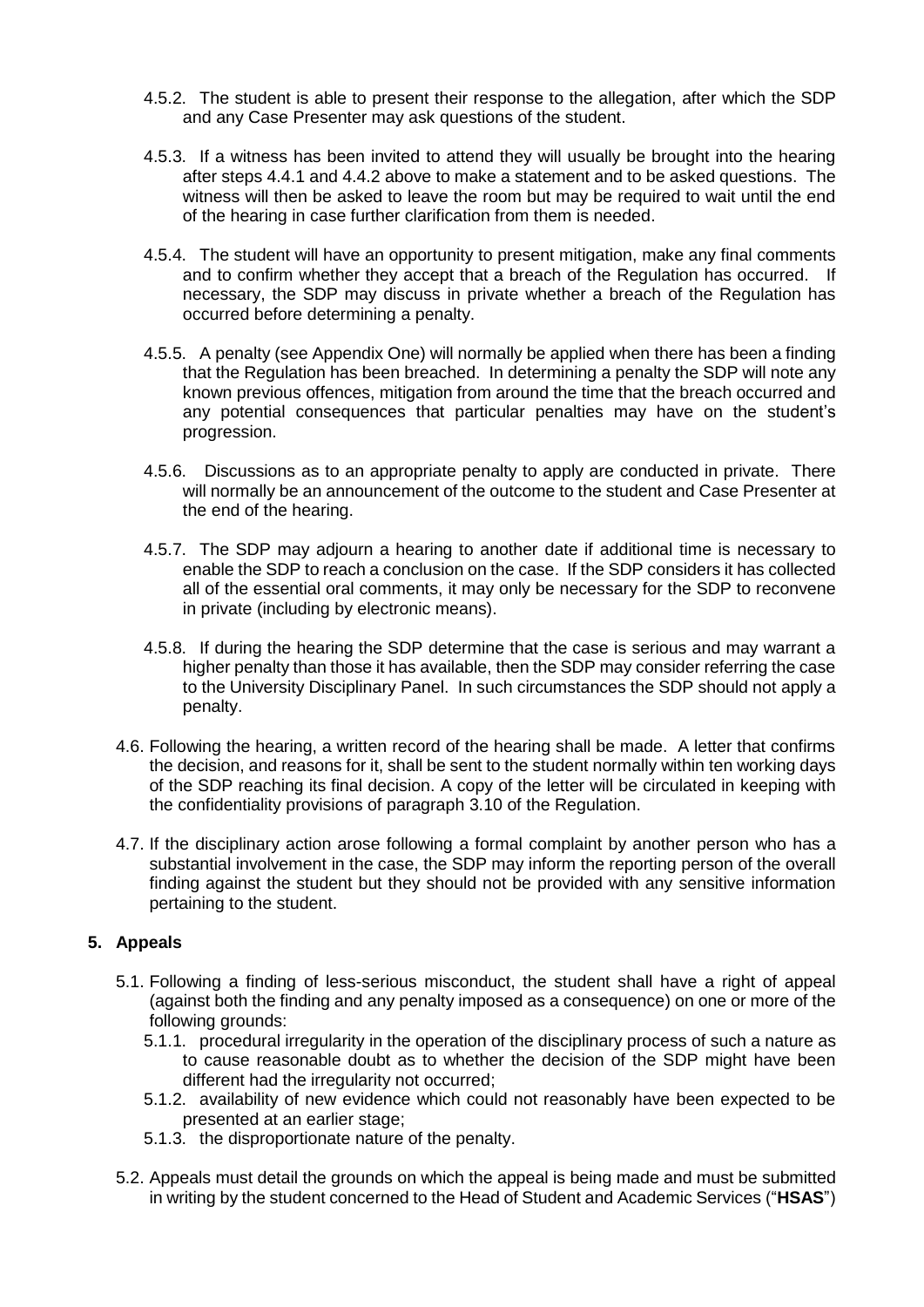within ten working days of the date on which written notification of the SDP decision was sent to the student.

- 5.3. On receipt of the formal appeal, the HSAS will initially consider whether the appeal is made on one or more of the grounds specified in paragraph 5.1 and if it has been submitted in the timeframe specified in paragraph 5.2. If either test fails, the student will be notified within ten working days of the appeal being received that the appeal is not eligible for consideration, with reasons given. There will be no opportunity for the student to appeal against this decision within the University and the student will be issued with a Completion of Procedures letter.
- 5.4. Upon an appeal being accepted for consideration, the HSAS will usually reach a decision within 20 working days of the appeal having been submitted.
- 5.5. The HSAS does not re-hear a case afresh, but considers whether the initial hearing and outcome were fair by reviewing the student's appeal against the documentary evidence available. The appeal process includes, as appropriate:
	- 5.5.1. reviewing the procedures followed;
	- 5.5.2. establishing whether the appellant has presented any new evidence that could not reasonably have been expected to be presented at an earlier stage and such evidence is material and substantial to the findings;
	- 5.5.3. reviewing the penalty imposed.
- 5.6. The HSAS may submit requests for information to a student or to other areas of the University if such information is necessary to reach a conclusion on the appeal.
- 5.7. The HSAS shall reach a decision on an appeal based on the balance of probabilities. The HSAS has the authority to confirm or set aside the finding, and to confirm, set aside, reduce or increase the penalty. If a procedural irregularity or new evidence that is material and substantial has been found to exist by the HSAS, they may refer the case back for consideration to a newly constituted SDP. The HSAS may also make other recommendations they consider are reasonably necessary to address the issues identified in the appeal.
- 5.8. The student will normally receive a Completion of Procedures letter outlining the final decision and the reasons for it. The decision of the HSAS shall be final and there shall be no further opportunity for appeal against their decision within the University. If, however, the appeal results in a case being referred back to an earlier stage of the procedure for reconsideration, then a Completion of Procedures letter will not be issued, as the case is still ongoing and the student will normally have a further opportunity to appeal after the reconsideration has been concluded.
- 5.9. Students who believe their case has not been dealt with properly by the University or the outcome is unreasonable may be able to complain to the Office of the Independent Adjudicator for Higher Education (OIA) if the complaint is eligible under its rules and once all internal procedures have been concluded. Information about the role of the OIA and the procedure for submitting complaints can be obtained from the Students' Union Advice Service or from the OIA website: www.oiahe.org.uk.

#### **6. Document control**

| Document control box      |                                                  |
|---------------------------|--------------------------------------------------|
| Policy / Procedure title: | <b>Procedure for Summary Disciplinary Panels</b> |
| Date approved:            | 02 June 2021 (in effect 03 June 2021)            |
| Approving body:           | <b>Student Conduct and Discipline Committee</b>  |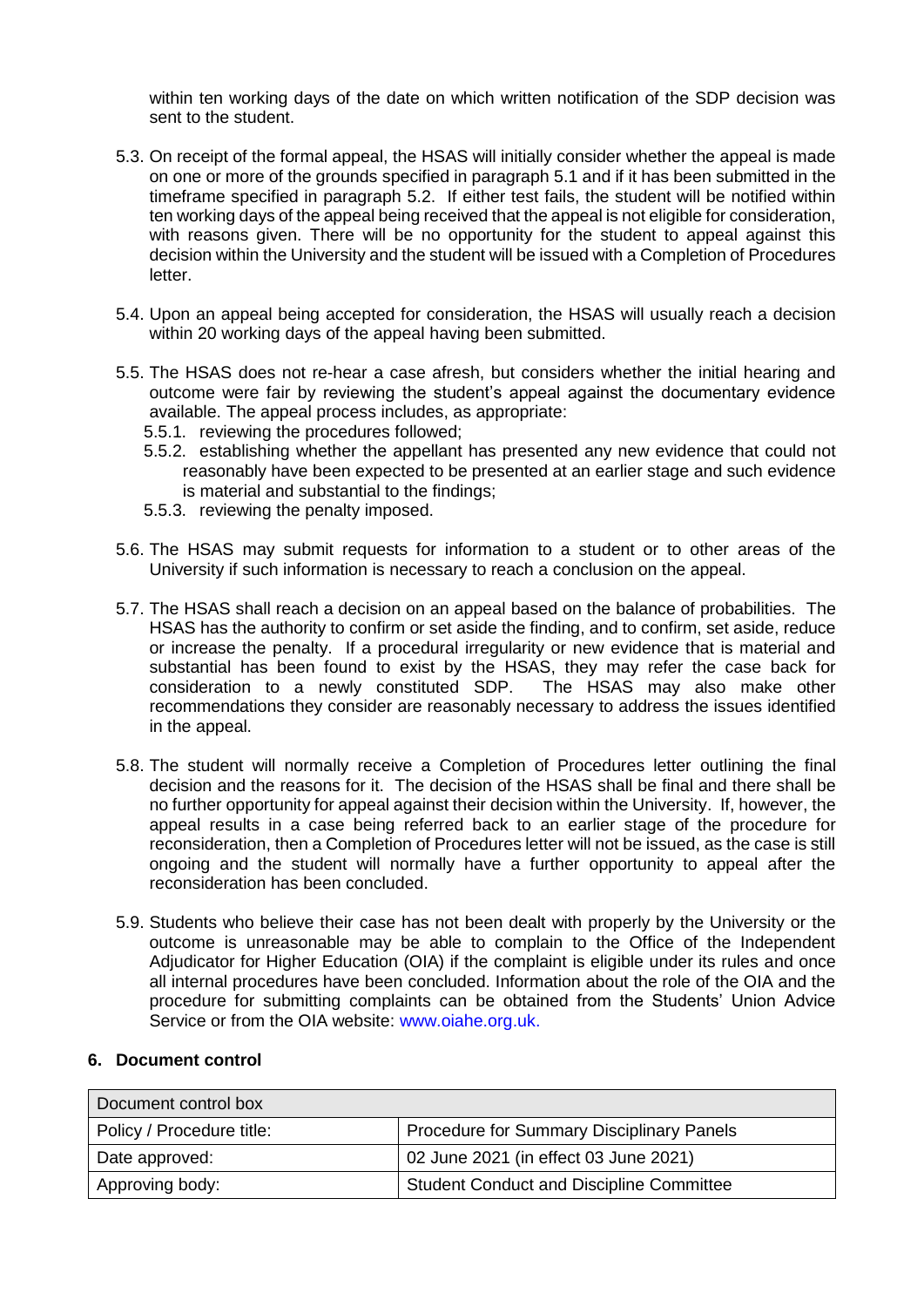| Version:                                                            | 1                                                                                                                                                           |
|---------------------------------------------------------------------|-------------------------------------------------------------------------------------------------------------------------------------------------------------|
| Supersedes:                                                         | 03 April 2019 (in effect 01 September 2019)                                                                                                                 |
| Previous review dates:                                              | N/A                                                                                                                                                         |
| Next review date:                                                   | Summer 2022                                                                                                                                                 |
| <b>Related Statutes, Ordinances,</b><br><b>General Regulations:</b> | Statute XXI (Conduct, discipline and academic<br>$\bullet$<br>progress of students)<br>Regulation XVII (Conduct and Discipline of<br>$\bullet$<br>Students) |
|                                                                     | High / Medium (delete as applicable)                                                                                                                        |
| Related policies/procedures/guidance:                               | Academic Malpractice Procedure<br>Procedure for the University Disciplinary Panel<br>Guidance on Applying Student Discipline Penalties                      |
| Policy owner:                                                       | Sarah Littlejohn (Director of Campus Life)<br>(Sarah.Littlejohn@manchester.ac.uk)                                                                           |
| Lead contact:                                                       | Matt Valentine (Student Conduct and Discipline<br>Manager) (Matthew.Valentine@manchester.ac.uk)                                                             |

# Amendment history

| <b>Version</b> | <b>Date</b>       | <b>Reason for change</b>                                                                                                                                             |
|----------------|-------------------|----------------------------------------------------------------------------------------------------------------------------------------------------------------------|
| 1.2            | May 2021          | Changes approved at the April 2021 meeting of SCDC:                                                                                                                  |
|                |                   | Penalty 1.8 amended. This previously stated "reference to "existing"<br>opportunity for resubmission or re-assessment", and the word<br>"existing" has been removed. |
|                |                   | Two new penalties added: 2.9 and 2.10.                                                                                                                               |
| 1.3            | September<br>2021 | Changes approved at the August 2021 meeting of SCDC.                                                                                                                 |
|                |                   | Introduces remote hearings as the default format.                                                                                                                    |
|                |                   | Includes a change to 3.11 indicating the material that should be<br>shared with witnesses.                                                                           |
| 1.4            | February<br>2022  | Director of Teaching, Learning and Student Development (DTLSD)<br>changed to Head of Student and Academic Services (HSAS)<br>throughout.                             |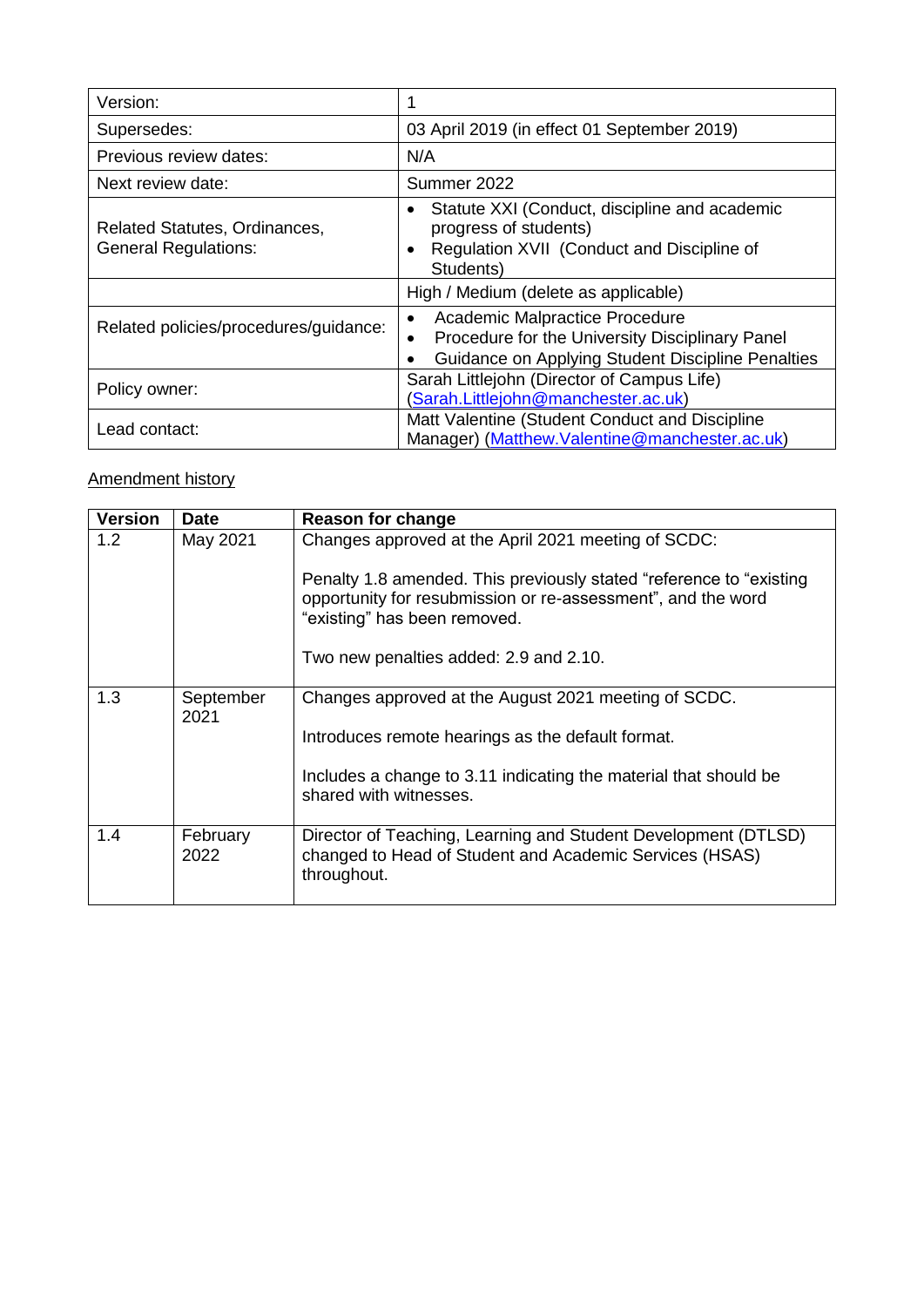# **Appendix One**

## **Penalties available to the SDP**

**Note:** for further information about the application of penalties, please see the Guidance on Applying Student Discipline Penalties [\(http://documents.manchester.ac.uk/DocuInfo.aspx?DocID=42772\)](http://documents.manchester.ac.uk/DocuInfo.aspx?DocID=42772).

## **1. Penalties for academic malpractice**

- 1.1. A reprimand and warning about future behaviour.
- 1.2. A requirement upon the student to apologise for the misconduct to those who may have been affected by it.
- 1.3. A requirement for the student to undertake appropriate training related to the misconduct.
- 1.4. For any penalty available to be deferred and only imposed should any future breach of the Regulation occur.
- 1.5. The examining authority will be informed the mark for the piece of work or assessment should be reduced.
- 1.6. A recorded mark of zero for the examination paper or other assessed work in which unfair practice occurred. Should a re-assessment/resubmission opportunity be available this will, if passed, be capped at the lowest compensatable pass mark.
- 1.7. A recorded mark of zero for the course unit(s) in which the unfair practice occurred. Should a re-assessment/resubmission opportunity be available it will, if passed, be capped at the lowest compensatable pass mark.

(Additional penalties open to all cases considered by Faculty-based SDPs, or equivalent (e.g. Student Services Centre) levels considering second offence cases)

- 1.8. In conjunction with any other penalty, for an opportunity for resubmission or re-assessment shall only be permitted for the purpose of obtaining credit.
- 1.9. Not allowing the student an opportunity for re-assessment in, or resubmission for, the piece of work or course unit(s) in which the unfair practice occurred.

## **2. Penalties for general misconduct**

- 2.1. A reprimand and warning about future behaviour.
- 2.2. A requirement upon the student to give an undertaking as to their future good conduct within the University.
- 2.3. A requirement upon the student to apologise for the misconduct to those who may have been affected by it.
- 2.4. A requirement upon the student to remove any material (either physical or electronic) associated with the misconduct.
- 2.5. A requirement for the student to undertake appropriate training related to the misconduct.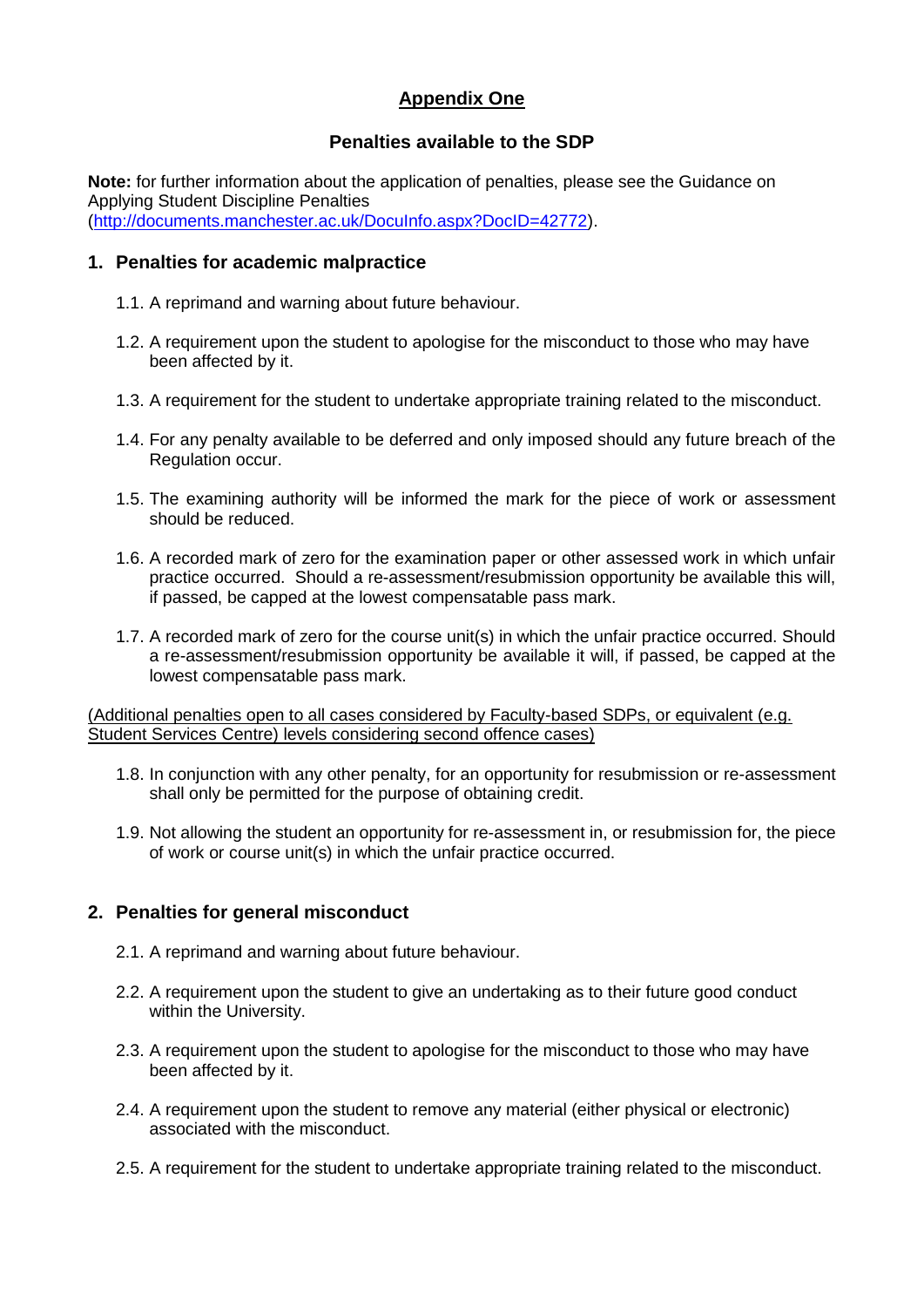- 2.6. A requirement upon the student to pay for any damage to property they may have caused or to make restitution to the University or another individual for any loss they may have suffered arising from the student's misconduct.
- 2.7. A fine of not more than £500.
- 2.8. A requirement upon the student to undertake specified tasks or services for the benefit of the School or hall of residence or the University community up to a maximum of forty hours.
- 2.9. A partial or full suspension of physical access to a specific on-campus location (for example, a lab, or library location). It is expected that remote access will normally be permitted wherever possible, if appropriate.
- 2.10. A recommendation to the Head of Accommodation Administration Services to issue the student with a Notice to Terminate their accommodation Licence Agreement in University owned and leased Halls of Residence.
- 2.11. For any penalty available to be deferred and only imposed should any future breach of the Regulation occur.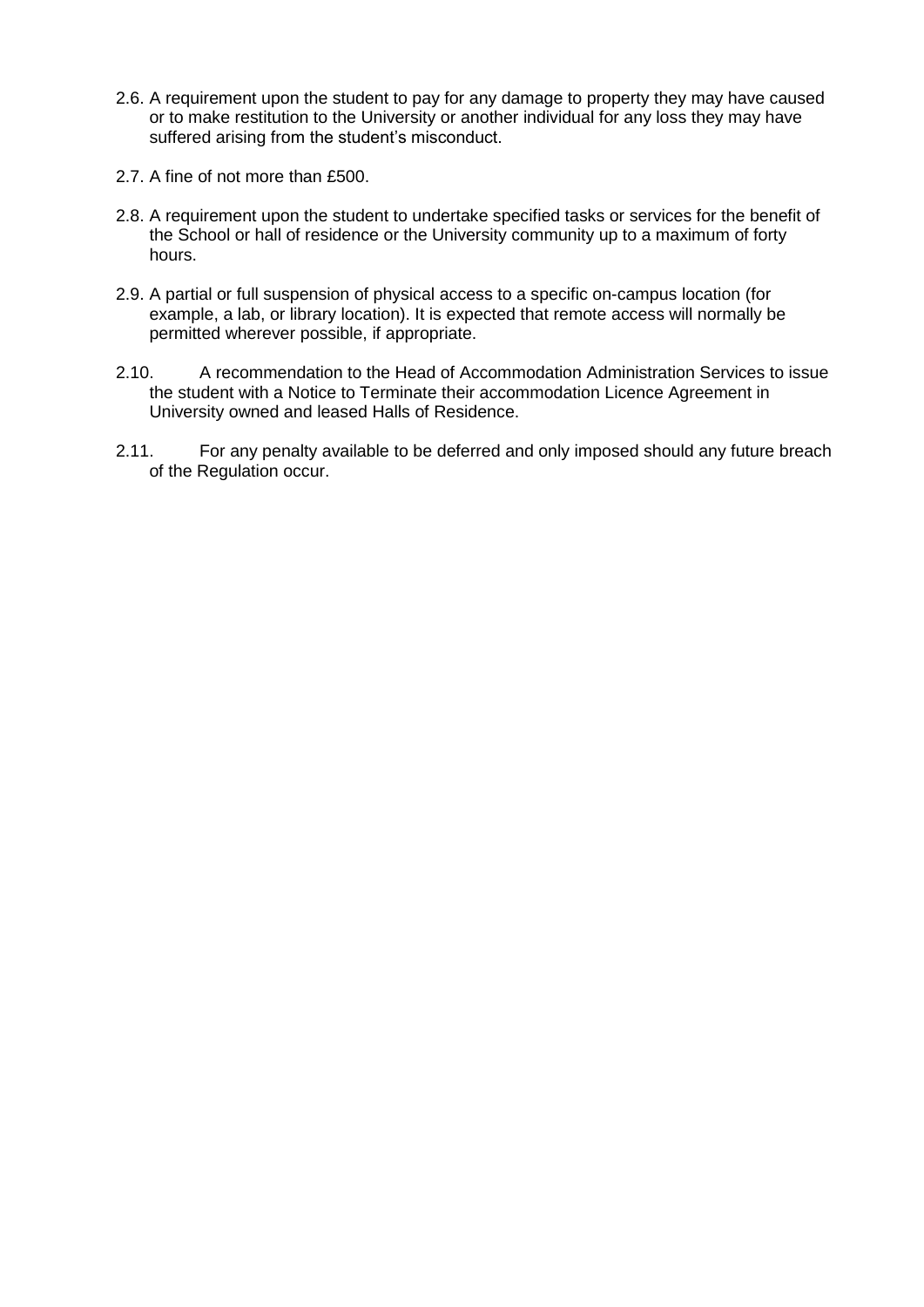# **Appendix Two**

## **Assessing whether an Allegation of Misconduct should be referred to the Summary Disciplinary Panel ("SDP")**

- 1) Allegations of misconduct should first be brought to the attention of a member of staff's Authorised University Officer ("**AUO**"), who can then review the information available to determine whether the case can be handled by a SDP or may warrant referral to the University Disciplinary Panel ("**UDP**").
- 2) The AUO will make their decision based on:
	- The nature of the misconduct and its impact;
	- The examples of offences listed in the Regulation and the examples given below;
	- The level of penalty that might be warranted;
	- The evidence of the alleged misconduct;
	- Any statement of the student and/or any mitigation known to be present in the case; and/or
	- Whether the student has committed an offence or offences in the past.
- 3) The following list of offences is indicative (but not exhaustive) of misconduct that may warrant consideration by the SDP:

| <b>Offences</b> (with reference to<br>the paragraphs under the<br>Regulation) | <b>Examples of unacceptable behaviour</b>                                                                                                                                                                                                                                                                                                   |
|-------------------------------------------------------------------------------|---------------------------------------------------------------------------------------------------------------------------------------------------------------------------------------------------------------------------------------------------------------------------------------------------------------------------------------------|
| Operational obstruction (2a<br>and b)                                         | Minor disruption in a room being used for academic<br>$\bullet$<br>purposes.<br>Causing the cancellation of a sporting match.<br>٠<br>Stopping a member of staff from performing their role due<br>$\bullet$<br>to unnecessary behaviour on the part of a student.                                                                          |
| Disorderly behaviour (2c)                                                     | Shouting and swearing.<br>$\bullet$<br>Inappropriate content and/or tone of communications with<br>$\bullet$<br>others.<br>Minor physical altercations, such as pushing or shoving.<br>٠<br>Creating excessive noise in halls of residence during exam<br>$\bullet$<br>periods.                                                             |
| <b>Material</b><br>distribution<br>or<br>publication (2d, k and I)            | Releasing material that has had, but was not intended to<br>$\bullet$<br>have, a negative effect on others.<br>Material that has been, or has the potential to be, seen by a<br>$\bullet$<br>limited audience.<br>Material which is known to be inaccurate and has no factual<br>$\bullet$<br>basis and which has a minor effect on others. |
| Fraud and dishonesty (2e)                                                     | • Submission<br>informal<br>minor<br>documentation<br>of<br>with<br>inaccuracies.<br>Dishonest behaviour that was committed without due care<br>$\bullet$<br>and attention and which has limited impact on the University<br>or others.                                                                                                     |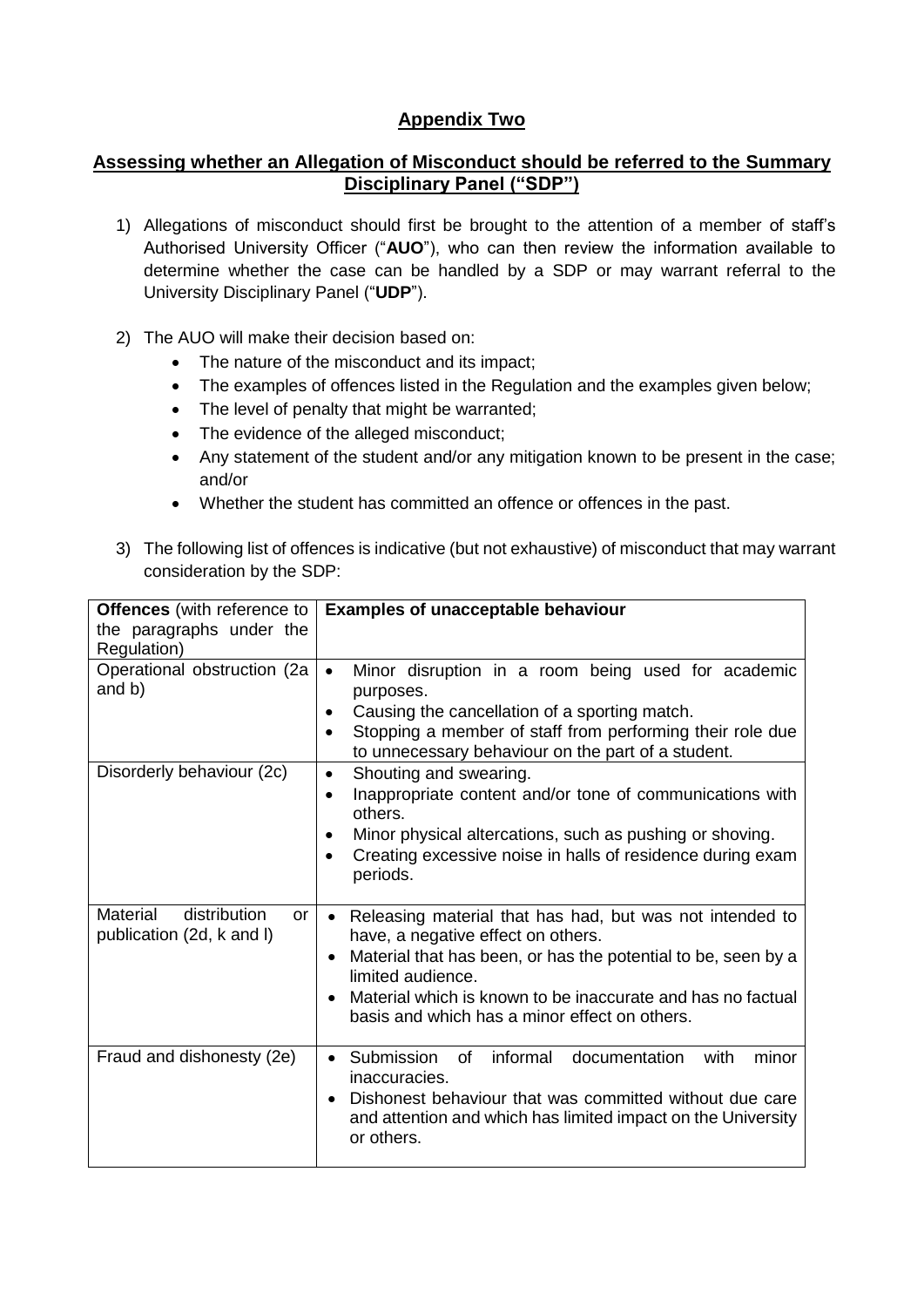| Health and safety concerns<br>(2f)                                      | One-off, minor and/or unintentional acts that may cause<br>limited health and safety concerns e.g. smoking outside of<br>designated areas, storing prohibited items.                                                                                                                                                                                                                                                                                                                                                  |
|-------------------------------------------------------------------------|-----------------------------------------------------------------------------------------------------------------------------------------------------------------------------------------------------------------------------------------------------------------------------------------------------------------------------------------------------------------------------------------------------------------------------------------------------------------------------------------------------------------------|
| Property concerns (2g)                                                  | Reckless minor damage to low value and/or non-essential<br>$\bullet$<br>property e.g. breaking a chair.<br>Removing low-value or non-essential items from<br>$\bullet$<br>- a<br>designated area of the University e.g. taking a laptop without<br>permission and failing to return it.                                                                                                                                                                                                                               |
| Reputational damage (2h)                                                | The negative report of an incident in the media.<br>$\bullet$<br>The generation of minor third party complaints.<br>$\bullet$<br>The affected community is not in particularly close proximity<br>$\bullet$<br>to, or have a clear relationship with, the University.                                                                                                                                                                                                                                                 |
| Discrimination,<br>bullying,<br>harassment<br>and<br>victimisation (2i) | Isolated incidents of harassment and/or bullying.<br>$\bullet$<br>Conduct that interferes with the work or studies of any<br>$\bullet$<br>student, member of staff or authorised visitor to the<br>University.<br>Minor offensive remarks relating to individual(s) or the<br>٠<br>University via social media.<br>Reckless conduct that indirectly affects another person<br>$\bullet$<br>because it concerns a protected characteristic e.g. race,<br>religion, gender.                                             |
| Sexual misconduct (2j)                                                  | Conduct of this nature can be victim led in terms of<br>expected outcomes. Less serious cases might include:<br>Wolf whistling.<br>Cat calling.<br>٠                                                                                                                                                                                                                                                                                                                                                                  |
| Freedom<br><b>Breach</b><br>of<br>of<br>Speech (2k)                     | Isolated or unintended restriction of participation in events<br>$\bullet$<br>by organisers on others, without good reason.<br>Non-compliance with any conditions placed around the<br>organisation and arrangements for events e.g. not applying<br>for an event to take place.                                                                                                                                                                                                                                      |
| Improper use of University<br>premises, IT or property (2I)             | Unintentional disclosure of the personal data of other<br>$\bullet$<br>members, or former members, of the University.<br>Recklessly introducing vulnerabilities to the IT network.<br>Use of University premises without permission for non-<br>academic purposes.                                                                                                                                                                                                                                                    |
| Breaching other University<br>policies<br>procedures<br>and<br>(2m)     | Minor infractions of University policies and procedures e.g.<br>$\bullet$<br>generating noise outside of accepted times under the<br>Terms and Conditions of Residence.                                                                                                                                                                                                                                                                                                                                               |
| Criminal offences (2n)                                                  | Minor personal possession of a low category controlled<br>$\bullet$<br>drug or psychoactive substance (category B or C) as listed<br>under the Misuse of Drugs Act 1971 or as per the<br>Psychoactive Substance Act 2016.<br>Defrauding the University concerning something of a small<br>$\bullet$<br>monetary value.<br>Minor physical contact or interference with a member of the<br>University or its community.<br>Where the offence has created a risk to members of the<br>$\bullet$<br>University community. |